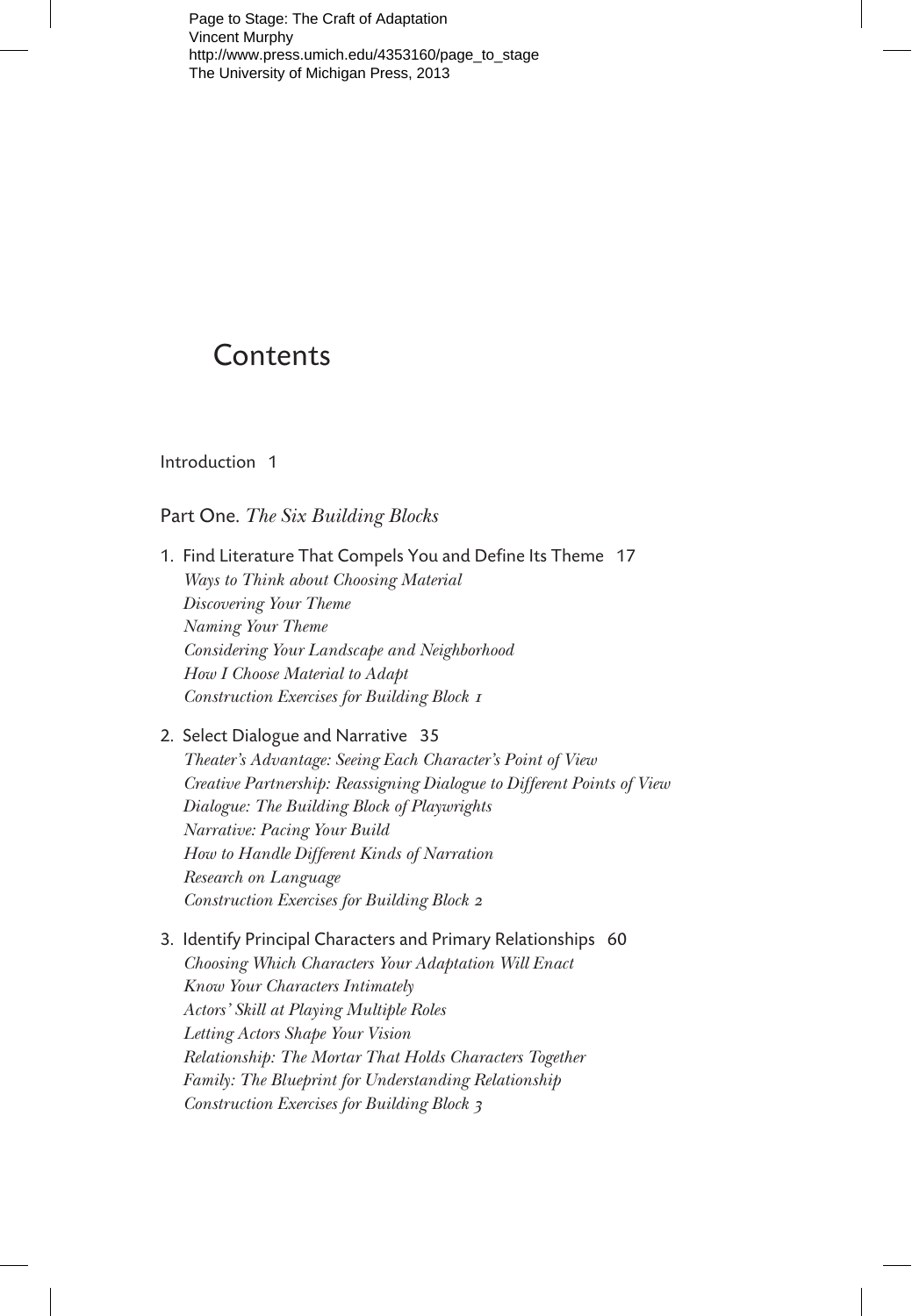Page to Stage: The Craft of Adaptation Vincent Murphy [http://www.press.umich.edu/4353160/page\\_to\\_stage](http://www.press.umich.edu/4353160/page_to_stage)  The University of Michigan Press, 2013

- x *Contents*
- 4. Choose an Evocative Stageable Image 75 *Finding the Theatrical Environment Contemporary Staging: Spatial Metaphors as Viable Playing Spaces Evocative Details: Parts Suggest the Whole Imagining Onstage: Setting the Scene with What's Necessary and Evocative Creative Spaces Choosing and Integrating an Evocative Stageable Image Using Narration from a Character's Point of View to Establish Place How Scale of Venue Changes the Focus Construction Exercises for Building Block 4*

## 5. Construct the Storyline 90

*Building a Storyline on Your Foundational Theme Conflict: Tensions between Characters That Add Heat and Light Finding the Central Event Prior Circumstances: The Past That Shapes the Future The Beginning, Middle, and End of a Clear Storyline Construction Exercises for Building Block 5*

## 6. Craft Playable Actions 105

*Language as Action Image as Action Physical Action as a Direct Theatrical Vocabulary Effective Stage Directions for Essential Actions Offering Suggestive Clues in Stage Directions Construction Exercises for Building Block 6*

## Part Two: *Sturdy Construction: Yours, Mine, & Master Adaptors*

#### 7. Balancing the Blocks 123

*What Is Your Significant Content Element? What Anchors Your Adaptation? What Performance Vocabulary Best Serves Your Story? Trust Your Hunches Balancing the Elements Two Case Studies Clarifying the Where and When Tracking Time and Place Utilizing Your Best Materials and Tools as You Define Shifts Aspirations for the Next Stage Construction Exercises for Balancing the Blocks*